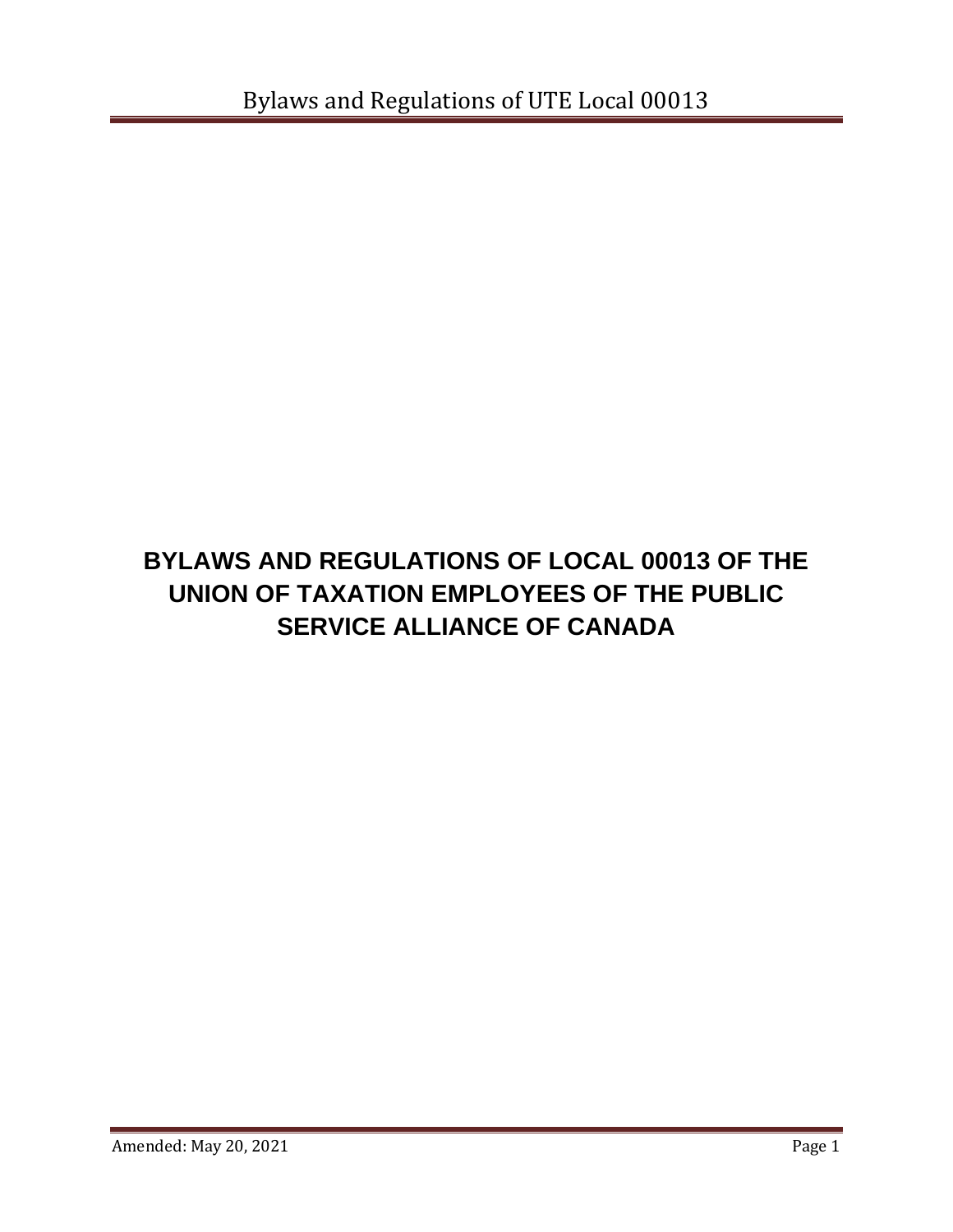# **Index of the Bylaws of Local 00013, Union of Taxation Employees, Public Service Alliance of Canada**

| <b>Bylaw 1</b>  | <b>Name</b>                           | page 4  |
|-----------------|---------------------------------------|---------|
| <b>Bylaw 2</b>  | <b>Aims &amp; Objectives</b>          | page 4  |
| <b>Bylaw 3</b>  | <b>Membership</b>                     | page 4  |
| Bylaw 4         | <b>Membership Responsibility</b>      | page 5  |
| <b>Bylaw 5</b>  | <b>Finances</b>                       | page 5  |
| Bylaw 6         | <b>Discipline</b>                     | page 5  |
| <b>Bylaw 7</b>  | <b>Executive Council</b>              | page 7  |
| <b>Bylaw 8</b>  | <b>Conventions</b>                    | page 8  |
| <b>Bylaw 9</b>  | <b>Meetings of the Local</b>          | page 8  |
| Bylaw 10        | <b>Special General Meeting</b>        | page 9  |
| <b>Bylaw 11</b> | <b>Regulations</b>                    | page 9  |
| <b>Bylaw 12</b> | <b>Amendments to Bylaws</b>           | page 9  |
| Bylaw 13        | <b>Interpretation and Definitions</b> | page 10 |
| Bylaw 14        | <b>Finances</b>                       | page 11 |
| Bylaw 15        | <b>Dissolution</b>                    | page 11 |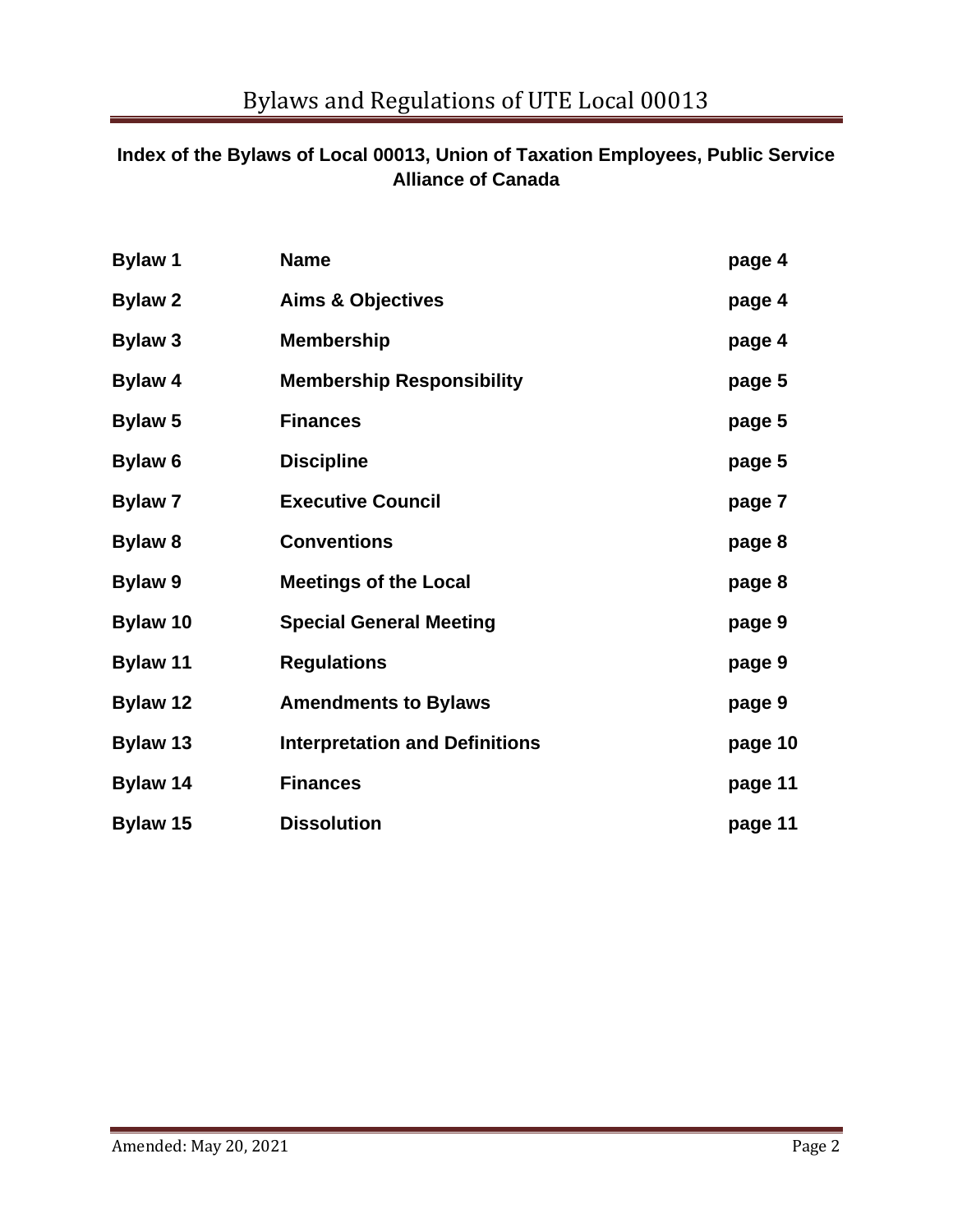# **Index of Regulations of Local 00013, Union of Taxation Employees, Public Service Alliance of Canada**

| <b>Regulation 1</b>  | <b>Form of Organization</b>              | page 12 |
|----------------------|------------------------------------------|---------|
| <b>Regulation 2</b>  | <b>Duties and Powers of the Officers</b> | page 12 |
| <b>Regulation 3</b>  | <b>Stewards</b>                          | page 15 |
| <b>Regulation 4</b>  | <b>Financial and Business Control</b>    | page 15 |
| <b>Regulation 5</b>  | <b>Vacancies</b>                         | page 17 |
| <b>Regulation 6</b>  | <b>Committees</b>                        | page 18 |
| <b>Regulation 7</b>  | <b>Audit</b>                             | page 20 |
| <b>Regulation 8</b>  | Voting                                   | page 20 |
| <b>Regulation 9</b>  | <b>Elections and Nominations</b>         | page 22 |
| <b>Regulation 10</b> | <b>Linda Collins Volunteer Award</b>     | page 23 |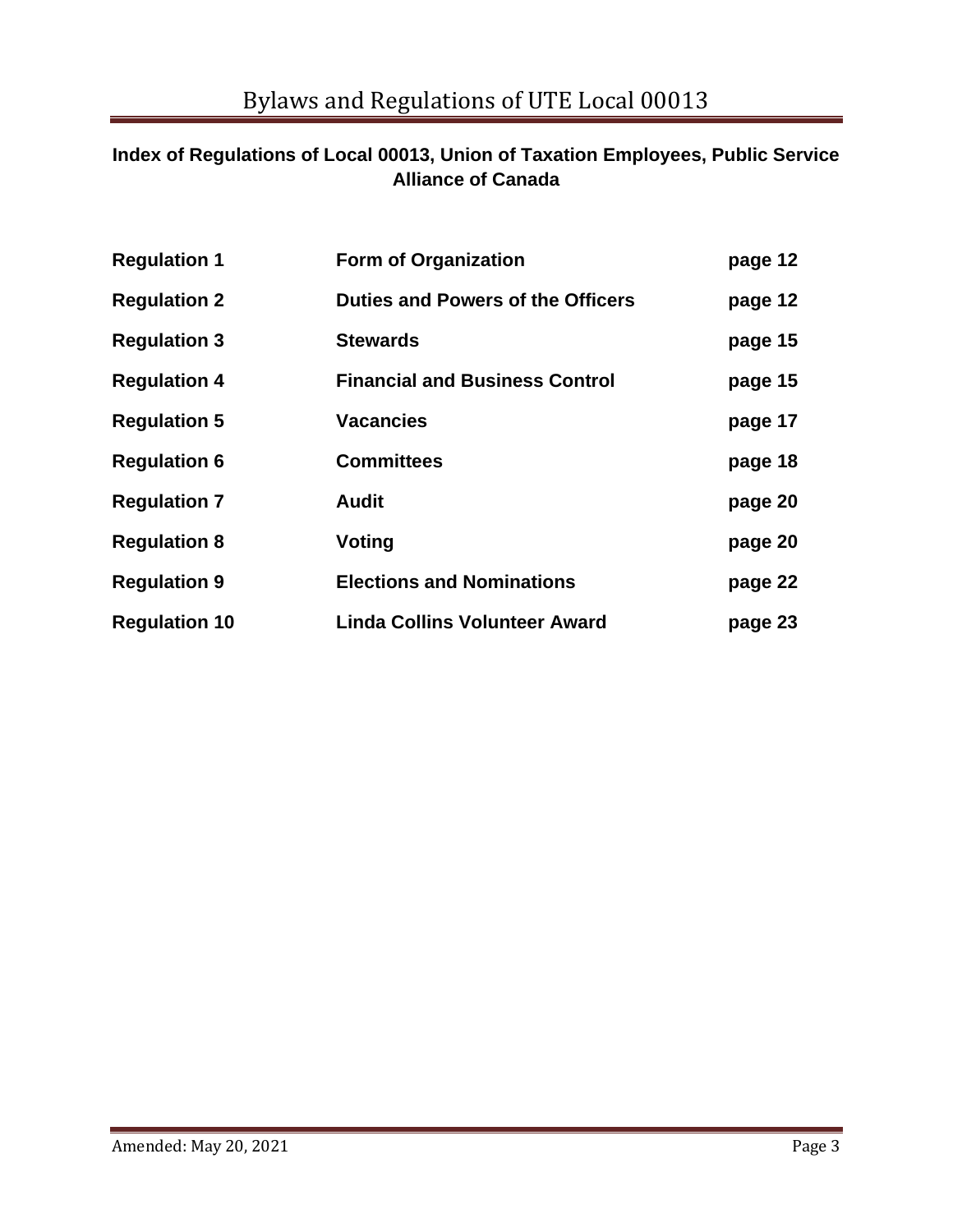# **Bylaw 1 Name** Section 1 This Local was chartered on October 5, 1970 under Bylaw 7 of the Component Bylaws adopted at the Founding Convention of the Taxation Component (now known as the Union of Taxation Employees), November 8<sup>th</sup>, 1966, held in Ottawa, Ontario. Section 2 The name of this Local shall be "Local 00013 of the Union of Taxation Employees of the Public Service Alliance of Canada". **Bylaw 2 Aims and Objectives** Section 1 To unite all members in good standing in UTE in a single democratic organization in all classification and locations of employment with the Toronto-Central areas; Section 2 To support fully the PSAC in the furtherance of its constitutional responsibility for the improvement and protection of wages, salaries and other conditions of employment of all employees of the Federal Government; Section 3 Obtain through democratic means for all members the best possible standards of wages, salaries, and other conditions of employment, and to protect the interests, rights, and privileges of the members; and Section 4 Subscribe unconditionally to the aims and objectives outlined in the Constitution of the PSAC **Bylaw 3 Membership** Section 1 Regular Membership- All members in good standing of UTE assigned to this Local by the National Executive Council shall be members of this Local. Section 2 Honorary, & Life Membership- This Local may retain as honorary, or life members of this Local, such individuals so designated by the UTE. Such members shall not be eligible to hold office on the Executive Council of this Local nor vote at any meeting of the Local but may be accorded such other privileges of membership as may be provided by regulation.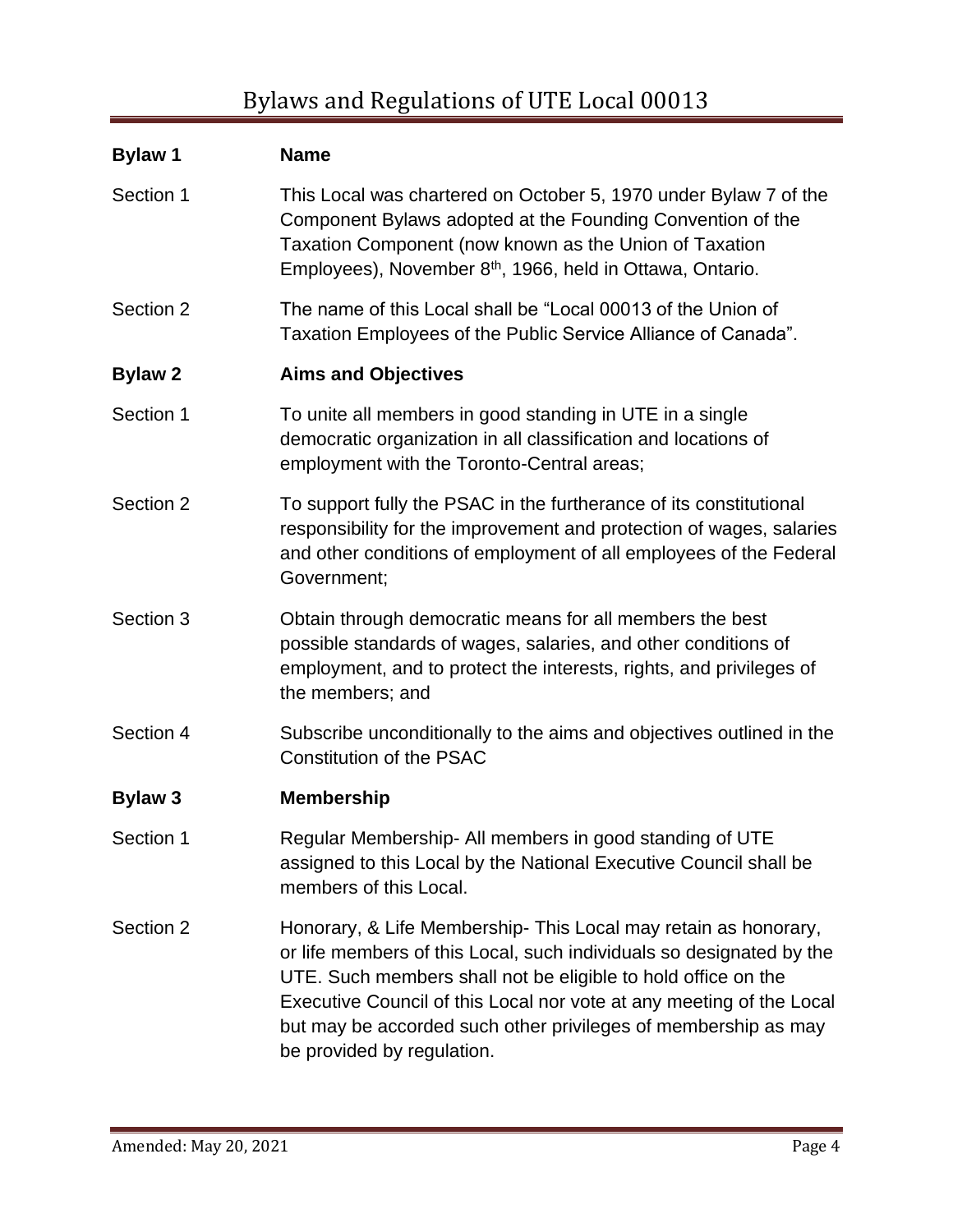| <b>Bylaw 4</b> |     | <b>Membership Responsibility</b>                                                                                                                                                                                                                                                  |
|----------------|-----|-----------------------------------------------------------------------------------------------------------------------------------------------------------------------------------------------------------------------------------------------------------------------------------|
| Section 1      |     | Upon being granted membership in this Local and for the term of<br>such membership, each member of this Local is deemed to have<br>agreed to abide by and be bound by the provisions of the Bylaws of<br>the Local and the Bylaws of the UTE and the Constitution of the<br>PSAC. |
| Section 2      |     | Each member of this Local is deemed to nominate, constitute and<br>appoint the UTE and the PSAC as their agents to negotiate with<br>their employer on their behalf.                                                                                                              |
| <b>Bylaw 5</b> |     | <b>Membership Dues</b>                                                                                                                                                                                                                                                            |
| Section 1      |     | The monthly dues in Local 00013 shall be set at the Regular<br>Annual General Meeting or any Special General Meeting called for<br>that purpose.                                                                                                                                  |
| Section 2      |     | Dues shall be paid by payroll deductions pursuant to an agreement<br>between the Union and the Canada Revenue Agency.                                                                                                                                                             |
| <b>Bylaw 6</b> |     | <b>Discipline Procedures</b>                                                                                                                                                                                                                                                      |
| Section 1      |     | As per Regulation 26 of the By-Laws and Regulations of the Union<br>of Taxation Employees of the Public Service of Canada the locals<br>shall follow the procedure as stated.                                                                                                     |
| Section 2      |     | A Local Officer or any member is guilty of an offence against these<br>Bylaws who:                                                                                                                                                                                                |
|                | (a) | Violates any provision of the Constitution, the Bylaws of the Union<br>of Taxation Employees, or these Bylaws.                                                                                                                                                                    |
|                | (b) | Obtains membership or solicits members by misrepresentation;                                                                                                                                                                                                                      |
|                | (c) | Institutes, urges or advocates that a member institute action in a<br>court of law against the Alliance, any of its constituent parts or any<br>of its officers without first exhausting all remedies through appeal<br>within the Alliance or the Union.                         |
|                | (d) | Other than through proper channels, advocates or attempts to bring<br>about the withdrawal from the Alliance, the Union, or Locals of any<br>member or group of members;                                                                                                          |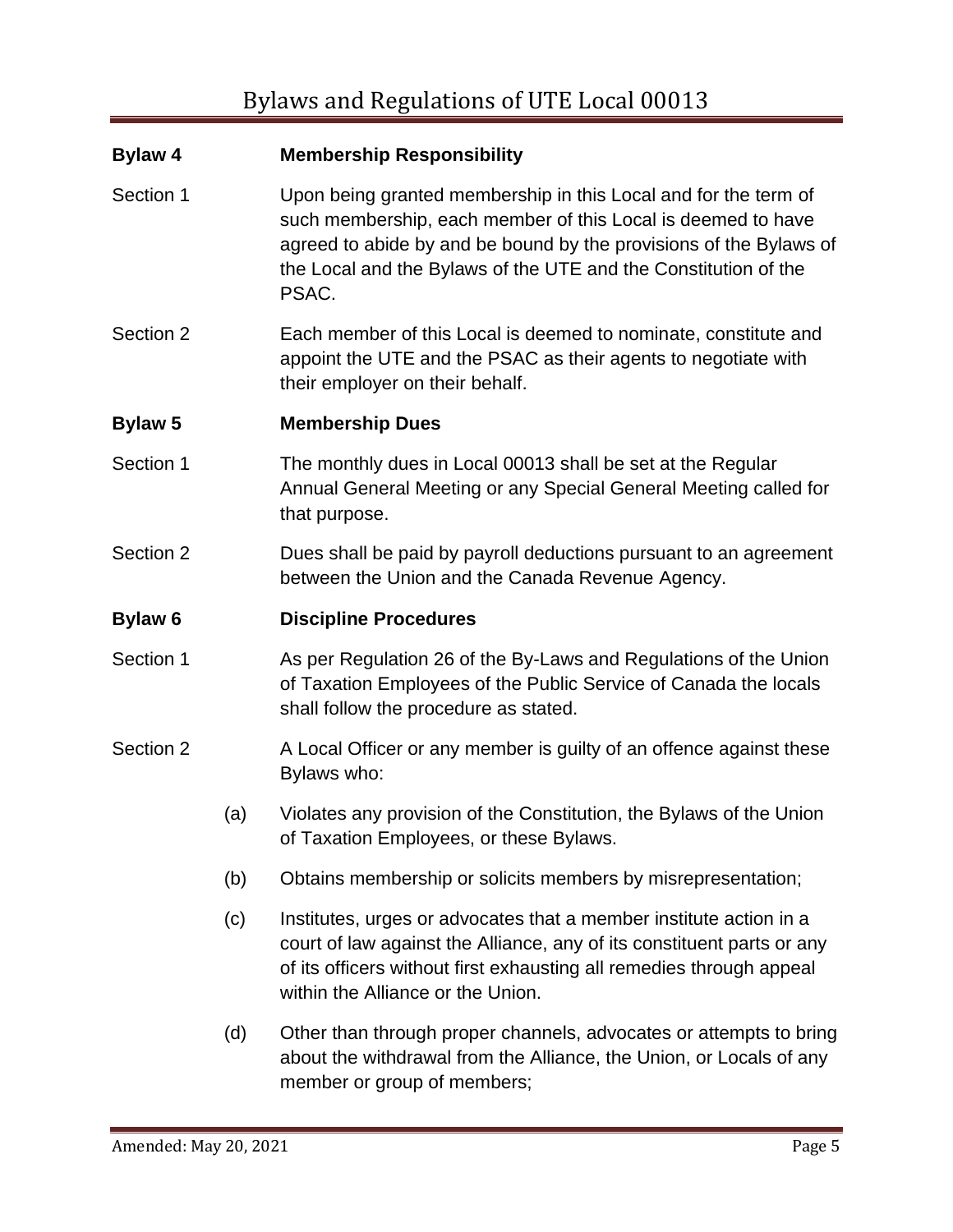- (e) Willfully publishes or circulates among the member's false reports or misrepresentation;
- (f) Works in the interests of a rival organization against the Alliance, the Union, or Locals;
- (g) Slanders, libels or willfully wrongs an officer or member of the Alliance, the Union or Locals;
- (h) Uses abusive language or disturbs the peace of any meeting or around any office or meeting place of the Alliance, the Union or Locals;
- (i) Fraudulently receives or misappropriates any monies due to the Alliance, the Union or Locals;
- (j) Uses the name of the Local, the Union of Taxation Employees or the Public Service Alliance of Canada for the purpose of soliciting funds, advertising and the like of any kind without the consent of the Local or the National Executive of the Union of Taxation Employees or Public Service Alliance of Canada respectively;
- (k) Furnishes without prior authority a list of any information on the membership of the Alliance, the Union, or Locals, to any person or persons;
- (l) Deliberately interferes with an official of the Alliance, the Union, or the Locals, in the discharge of duties;
- (m) engages in any other conduct prejudicial to the good order and discipline of the Alliance, the Union, or Locals;
- (n) If a non-designated employee crosses the picket line of his own bargaining group; or
- (o) Sexually or personally harasses another member.

## **Bylaw 7 Executive Council**

## Section 1 The Officers and Directors of the Local shall constitute its Executive Council.

Section 2 The Executive Council shall: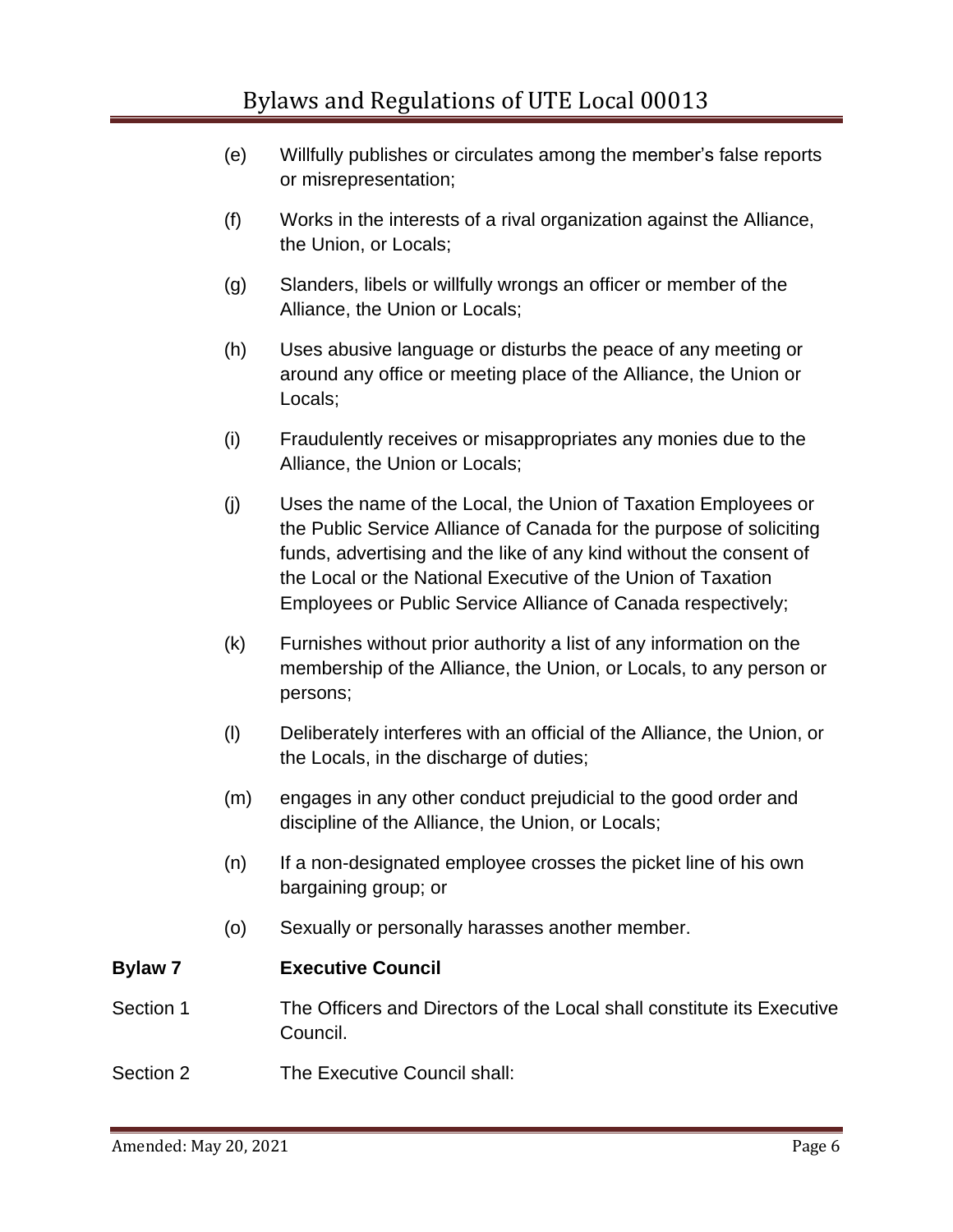# Bylaws and Regulations of UTE Local 00013

|                | (a) | Be vested with the authority to deal with all and have control of<br>matters affecting the policy, business, and objectives of the Local; it<br>shall discharge all duties and obligations imposed on it at its<br>general meeting and shall carry on all necessary activities of the<br>Local between general meetings;  |
|----------------|-----|---------------------------------------------------------------------------------------------------------------------------------------------------------------------------------------------------------------------------------------------------------------------------------------------------------------------------|
|                | (b) | Have control of the business of the Local subject at all times to the<br>direction of the membership at its general meeting; and                                                                                                                                                                                          |
|                | (c) | Have the power to spend funds of and for the benefit of the Local in<br>any matter in keeping with these Bylaws and Regulations and<br>motions adopted at the Annual General meeting.                                                                                                                                     |
| Section 3      |     | The Executive Council shall provide each member with a copy of<br>the Local Bylaws and Regulations, Union of Taxation Employees<br>Bylaws and Regulations and the Constitution of the Public Service<br>Alliance of Canada and their respective website addresses upon<br>request by the member.                          |
| Section 4      |     | The Executive Council shall meet monthly at a time to be specified<br>by the Council. If a simple majority of those eligible to vote, request<br>a meeting, the President will call a meeting within 7 days of receipt<br>of the request.                                                                                 |
| Section 5      |     | The Executive Council shall recommend to the Annual General<br>Meeting or any Special Meeting called for that purpose, the amount<br>of Local dues to be paid by the members.                                                                                                                                             |
| Section 6      |     | The Executive Council shall have the power to call into conference<br>or consultation or invite to attend an Executive Council Meeting,<br>Annual General Meeting or Special Meeting, any person, who by<br>reason of experience or general knowledge, may be able to assist<br>the Local in carrying out its objectives. |
| Section 7      |     | The Executive Council shall fill vacancies as provided in Regulation<br>7 and shall appoint delegates to represent the Local at any<br>convention or meeting to which it may send such delegates.                                                                                                                         |
| Section 8      |     | The President, the Vice Presidents, the Treasurer, and the Chief<br>Steward shall provide a written monthly activity report at each<br>regularly scheduled Executive Council meeting.                                                                                                                                     |
| <b>Bylaw 8</b> |     | <b>Conventions</b>                                                                                                                                                                                                                                                                                                        |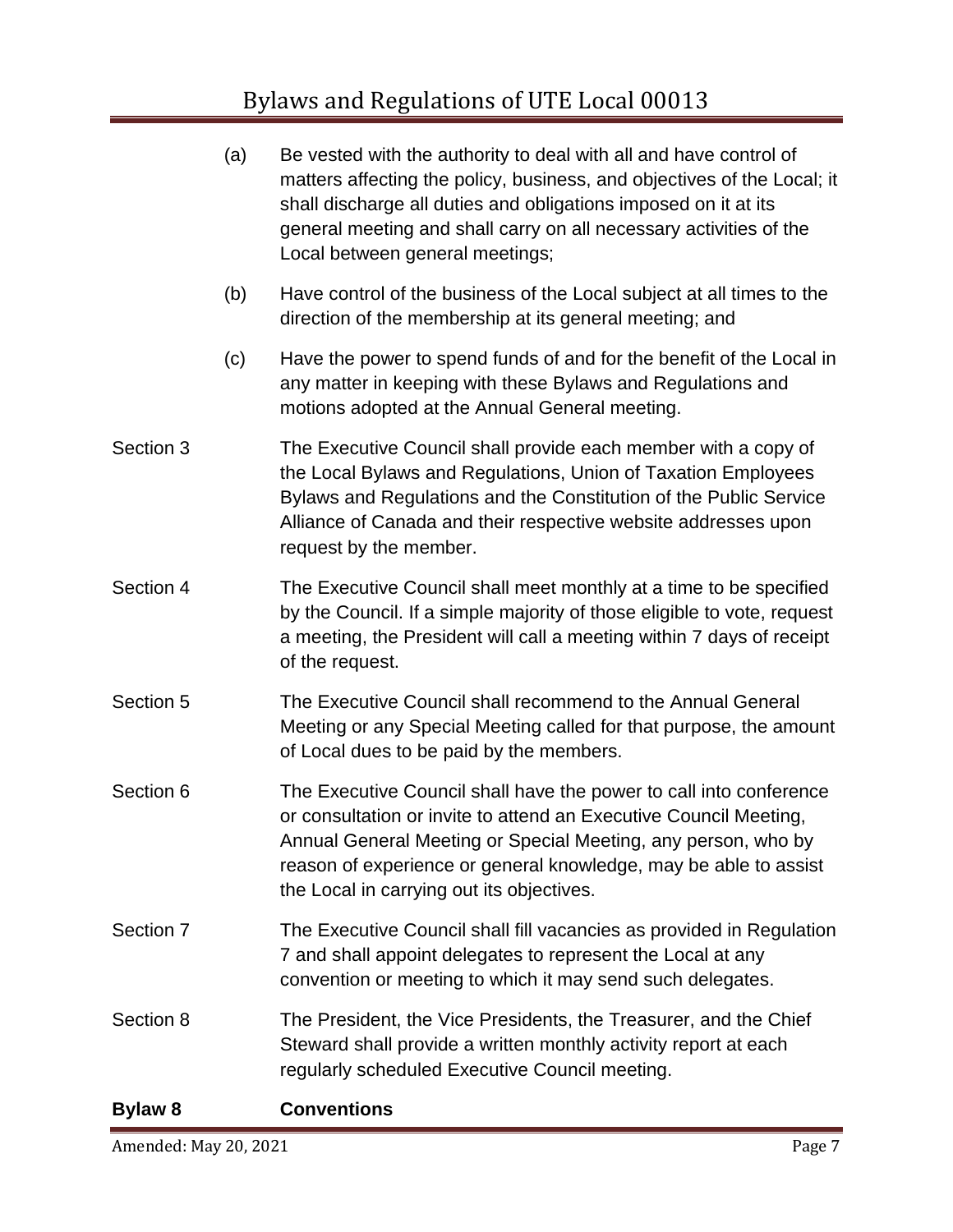# Bylaws and Regulations of UTE Local 00013

| Section 1      | The President of the Local shall be a delegate unless the President<br>chooses to pass on delegate status to the Vice-President.                                                                                                                                                                                                                               |
|----------------|----------------------------------------------------------------------------------------------------------------------------------------------------------------------------------------------------------------------------------------------------------------------------------------------------------------------------------------------------------------|
| Section 2      | The Vice President will be the second delegate unless the Vice-<br>President chooses to pass on the delegate status to the Chief<br>Steward.                                                                                                                                                                                                                   |
| Section 3      | All other delegates and alternates shall be selected by the<br><b>Executive Council.</b>                                                                                                                                                                                                                                                                       |
| <b>Bylaw 9</b> | <b>Annual or Other Regular Meeting</b>                                                                                                                                                                                                                                                                                                                         |
| Section 1      | The Annual General Meeting of Local 00013 Union of Taxation<br>Employees shall be held in the months of March, April or May each<br>year. The Annual General Meeting shall be the supreme policy<br>making-body.                                                                                                                                               |
| Section 2      | Quorum at any Annual General Meeting, other regular General<br>Meeting, or Special General Meeting shall be 25 members in good<br>standing at the start of the meeting.                                                                                                                                                                                        |
| Section 3      | No business may be legally transacted at a meeting unless the<br>required quorum is present.                                                                                                                                                                                                                                                                   |
| Section 4      | Motions presented at the Annual or Regular General Meeting which<br>require or direct the expenditure of funds shall require a two-thirds<br>majority unless notice of such motion was presented to Executive<br>Council at, or prior to, the regularly scheduled Executive Council<br>meeting immediately preceding the Annual or Regular General<br>Meeting. |
| Bylaw 10       | <b>Special General Meeting</b>                                                                                                                                                                                                                                                                                                                                 |
| Section 1      | A special General Meeting may be called by the Executive Council<br>to deal with any special problem if such Special General Meeting is<br>deemed to be in the best interest of the members. This meeting<br>notice shall be posted not less than 6 days prior to such meeting.                                                                                |
| Section 2      | The Executive Council shall call a Special General Meeting on a<br>written request of fifty-five members of the Local. Such request<br>shall specify in writing the purpose for calling the meeting.                                                                                                                                                           |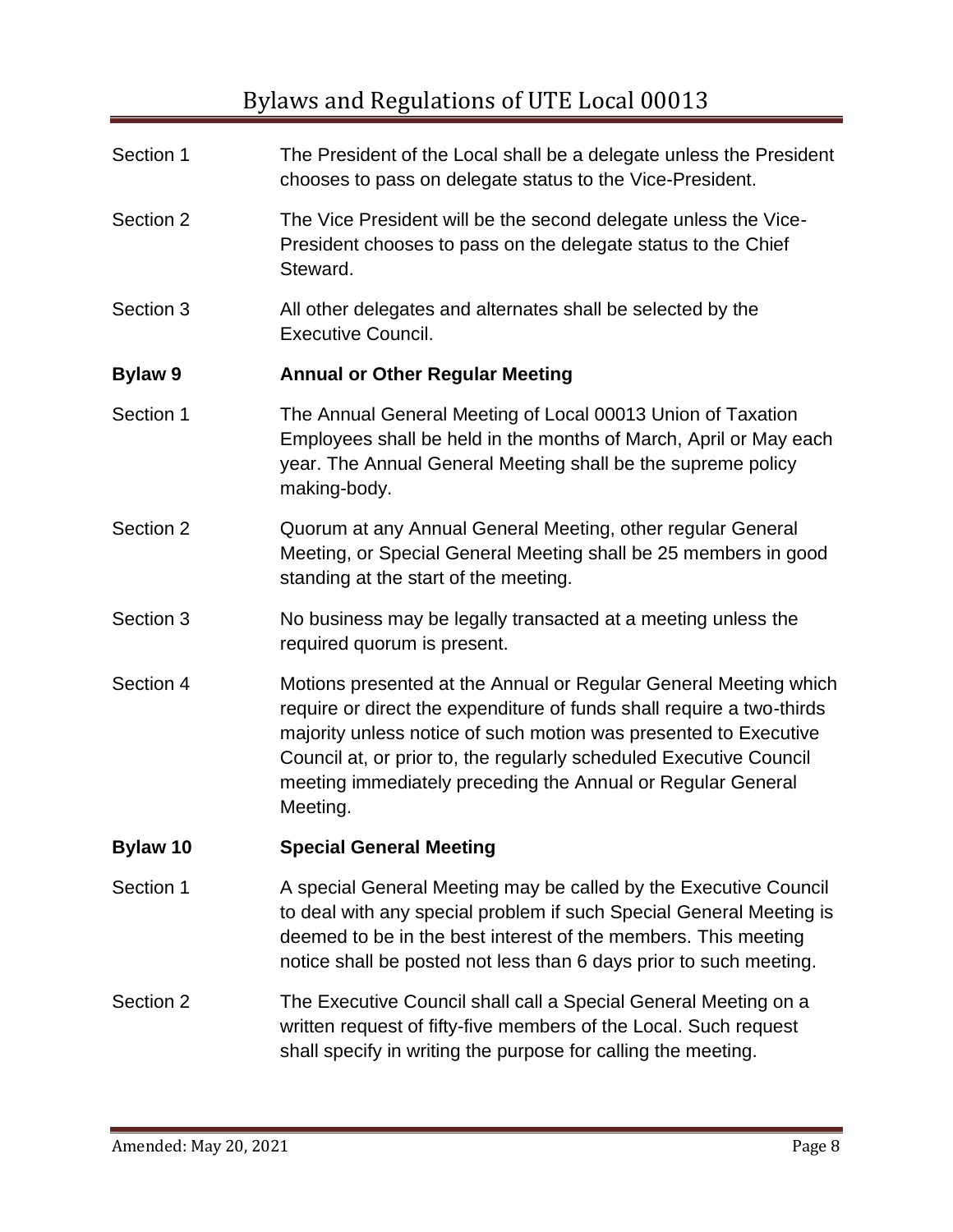| Section 3 | A Special General Meeting shall have power to deal only with the |
|-----------|------------------------------------------------------------------|
|           | matters specified in the notice of the meeting.                  |

# **Bylaw 11 Regulations**

Section 1 The Executive Council may adopt, amend, or delete such Regulations as it deems necessary and consistent with the Bylaws of the Local provided that such changes are submitted to the first succeeding Annual General Meeting for ratifications, and that the membership shall be advised of all such changes within 30 calendar days.

## **Bylaw 12 Amendments**

- Section 1 Subject to the Constitution of PSAC and subject to the Bylaws of the UTE these Bylaws and regulations may be amended at any Annual General Meeting of Local 00013 by a two-thirds majority provided that notice of such change has been given to the Executive Council on or before the third Friday in March and such proposed changes have been published and circulated to the members at least seven days before the Annual General Meeting.
- Section 2 The Executive Council shall issue written notice for a call for proposed amendments to the Local Bylaws and Regulations and shall post such notice in each work area not later than 30 days prior to the Annual General Meeting.
- Section 3 Where the Bylaws and Regulations are amended, they shall be renumbered in an appropriate manner where required.
- Section 4 The Executive Council shall notify the membership of all actions that have been taken as a result of Section 2, within 30 days of such action.
- Section 5 All previous changes by Executive Council that affect the Bylaws and Regulations that have not been brought before the Annual General Meeting shall be declared null and void at the Annual General Meeting and shall not be reenacted again without first being brought before a general meeting.

## **Bylaw 13 Interpretation, Definitions and General Rules**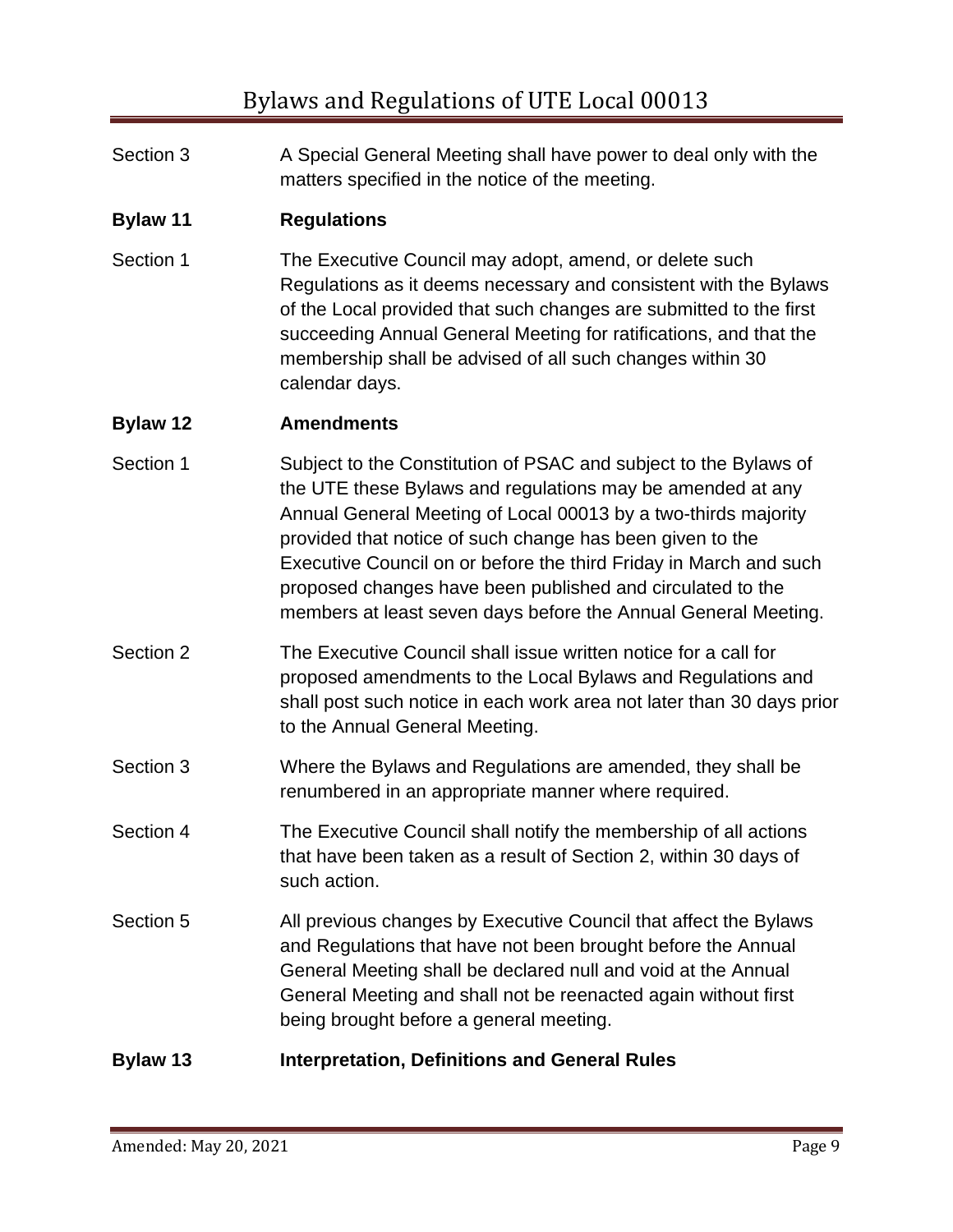| Section 1 |     | The following definitions apply to the Local Bylaws, Regulations<br>and administrative rules:                                                                                                                                             |
|-----------|-----|-------------------------------------------------------------------------------------------------------------------------------------------------------------------------------------------------------------------------------------------|
|           | (a) | "Branch office" means the non-contiguous work locations of the<br>Employer where members of the Local are employed.                                                                                                                       |
|           | (b) | "Component Bylaws" or "National Bylaws" means the bylaws of the<br>Union of Taxation Employees.                                                                                                                                           |
|           | (c) | "CRA" or "Employer" means the Canada Revenue Agency;                                                                                                                                                                                      |
|           | (d) | "Local" or "Local 00013" means Local 00013 of the Union of<br>Taxation Employees chartered on October 5, 1970 by the Union of<br>and referred to in Bylaw 1;                                                                              |
|           | (e) | "National Executive Council" refers to the Executive Council of the<br>Union of Taxation Employees;                                                                                                                                       |
|           | (f) | "PSAC" or "Alliance" means the Public Service Alliance of Canada;                                                                                                                                                                         |
|           | (g) | "UTE" or "Union" means the Union of Taxation Employees.                                                                                                                                                                                   |
|           | (h) | Nominations are when valid members of the Local can submit a<br>nomination form to the Nominations and Elections Committee to<br>stand for an executive council position.                                                                 |
|           | (i) | The campaign period is the period of time a candidate can run for<br>office to an executive position.                                                                                                                                     |
|           | (j) | Balloting is the period when polling stations are set up for voting at<br>locations within or near all Branch offices of UTE Local 00013.                                                                                                 |
| Section 2 |     | Interpretation of any Local bylaw, regulation, or rule shall be<br>consistent with the Bylaws, Regulations, Rules and practices of the<br>Union and the Constitution and Regulations of the Alliance.                                     |
|           |     | Where the Bylaws and Regulations of the Local are silent on a<br>matter or are in conflict with the Bylaws, Regulations, Rules, and<br>practices of the Union, the Bylaws, Regulations, Rules and<br>practices of the Union shall govern. |
| Section 3 |     | The rules of procedure at all meetings of the Local except as<br>specifically provided by the Bylaws and Regulations of the Local,                                                                                                        |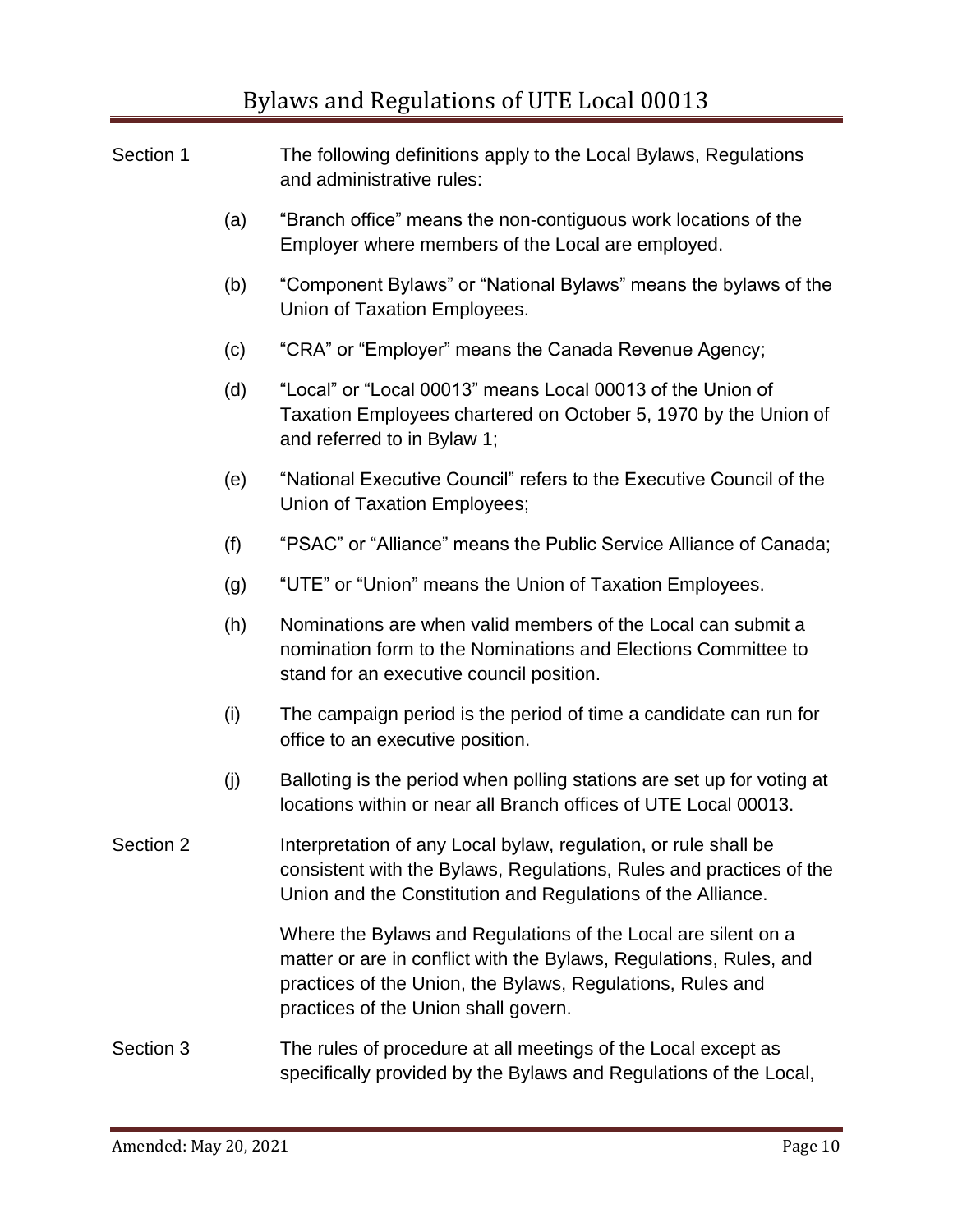shall be according to the Rules of Order for meetings as published by the Union of Taxation Employees.

| Bylaw 14  | <b>Finances</b>                                                                                                                                                                                                                                                                      |
|-----------|--------------------------------------------------------------------------------------------------------------------------------------------------------------------------------------------------------------------------------------------------------------------------------------|
| Section 1 | FISCAL YEAR- The fiscal year of the Local shall be the calendar<br>year.                                                                                                                                                                                                             |
| Section 2 | AUDIT- The Local financial affairs shall be audited annually and the<br>Audit Report shall be tabled before the Annual General Meeting of<br>the Local immediately following the fiscal year end and shall be<br>filed with the National Executive Council of UTE immediately after. |
| Bylaw 15  | <b>Dissolution</b>                                                                                                                                                                                                                                                                   |
| Section 1 | The Local may be dissolved by a two-thirds majority of the<br>membership by way of a secret ballot supervised by the National<br><b>Executive Council.</b>                                                                                                                           |
| Section 2 | All assets of the dissolved local immediately become the property<br>of the Union of Taxation Employees.                                                                                                                                                                             |
| Section 3 | Members of the dissolved local will be re-allocated to another Union<br>of Taxation Employees local by direction of the National President<br>or the National Executive Council.                                                                                                     |

# **END OF BY-LAWS**

| <b>Regulation 1</b> | <b>Form or Organization</b>                                                                       |
|---------------------|---------------------------------------------------------------------------------------------------|
| Section 1           | The Local shall elect from its membership an Executive Council to<br>conduct its affairs, namely: |
| (a)                 | a President;                                                                                      |
| (b)                 | a Vice-President                                                                                  |

(c) a Secretary;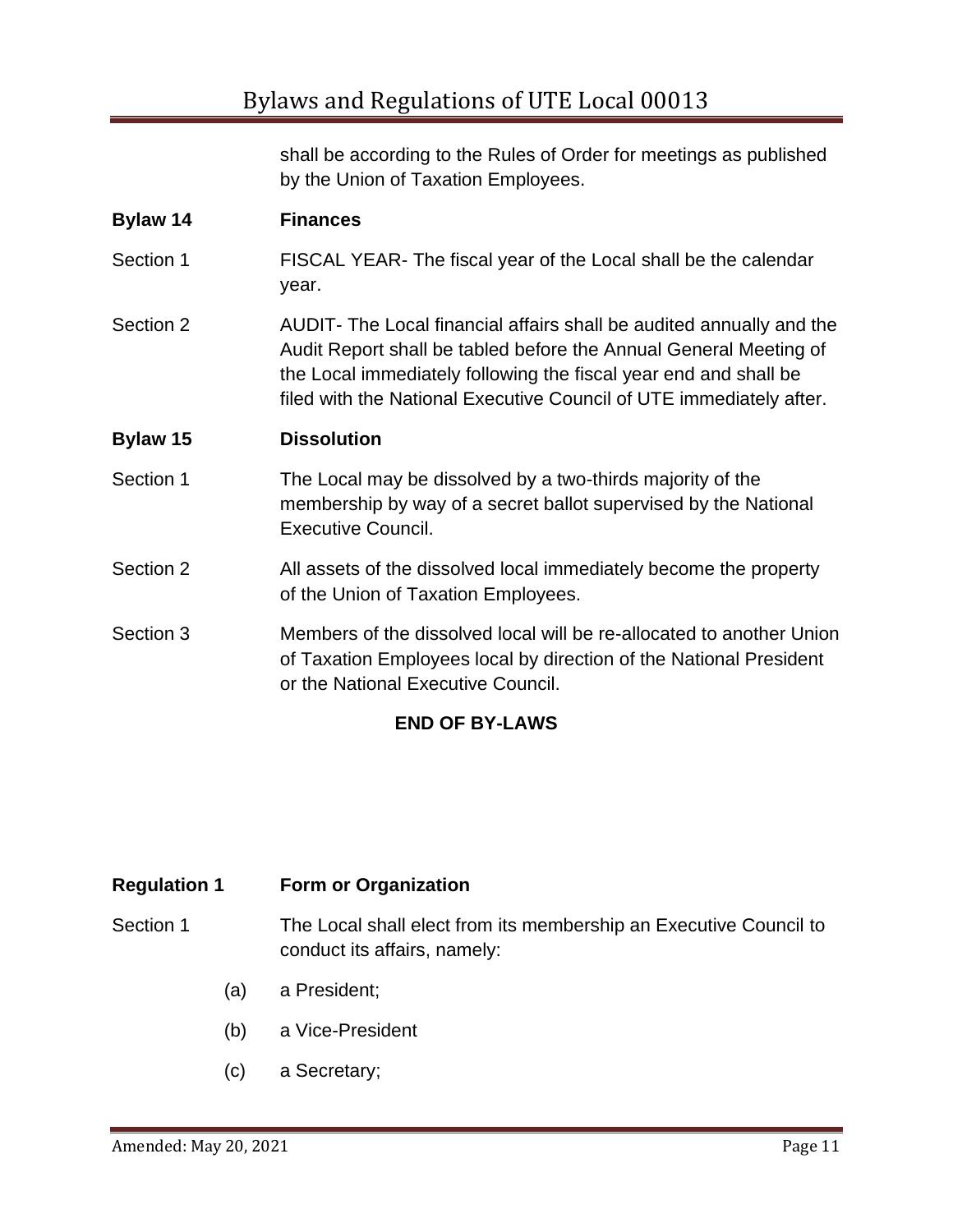# Bylaws and Regulations of UTE Local 00013

- (d) a Treasurer;
- (e) Chief Steward; and
- (f) a Director for every one hundred and twenty-five members or fraction thereof.
- Section 2 The Chief Steward is an ex officio member of the Executive Council having voice and vote.
- Section 3 The Regional Vice-President is an ex officio member of the Executive Council having voice but no vote.
- Section 4 The officers and directors shall exercise all the powers and perform all the duties vested in them by these Bylaws and Regulations.

#### **Regulation 2 Duties and Powers of the Officers**

#### Section 1 President

The President is the chief executive officer of the Local. In addition to all the duties and responsibilities incidental to the office of the President, the duties of the President include:

- (a) upholding, at all times, the Bylaws and Regulations of the Local, the UTE and the Constitution of the PSAC
- (b) The general administration of the affairs of the Local;
- (c) presiding at all meetings of the Executive Council, meetings of the general membership, and meetings of Local committees unless:
	- (i) the President appoints another member to chair;
	- (ii) two-thirds vote of the Executive Council members present, at a particular meeting, elect an alternate chair; or
	- (iii) the meeting is of a committee having its own chair.
- (d) chairing or co-chairing all meetings held under the National Union-Management Meeting Agreement or its equivalent; and
- (e) Liaising with senior Management to discuss general matters directly affecting the Local's membership.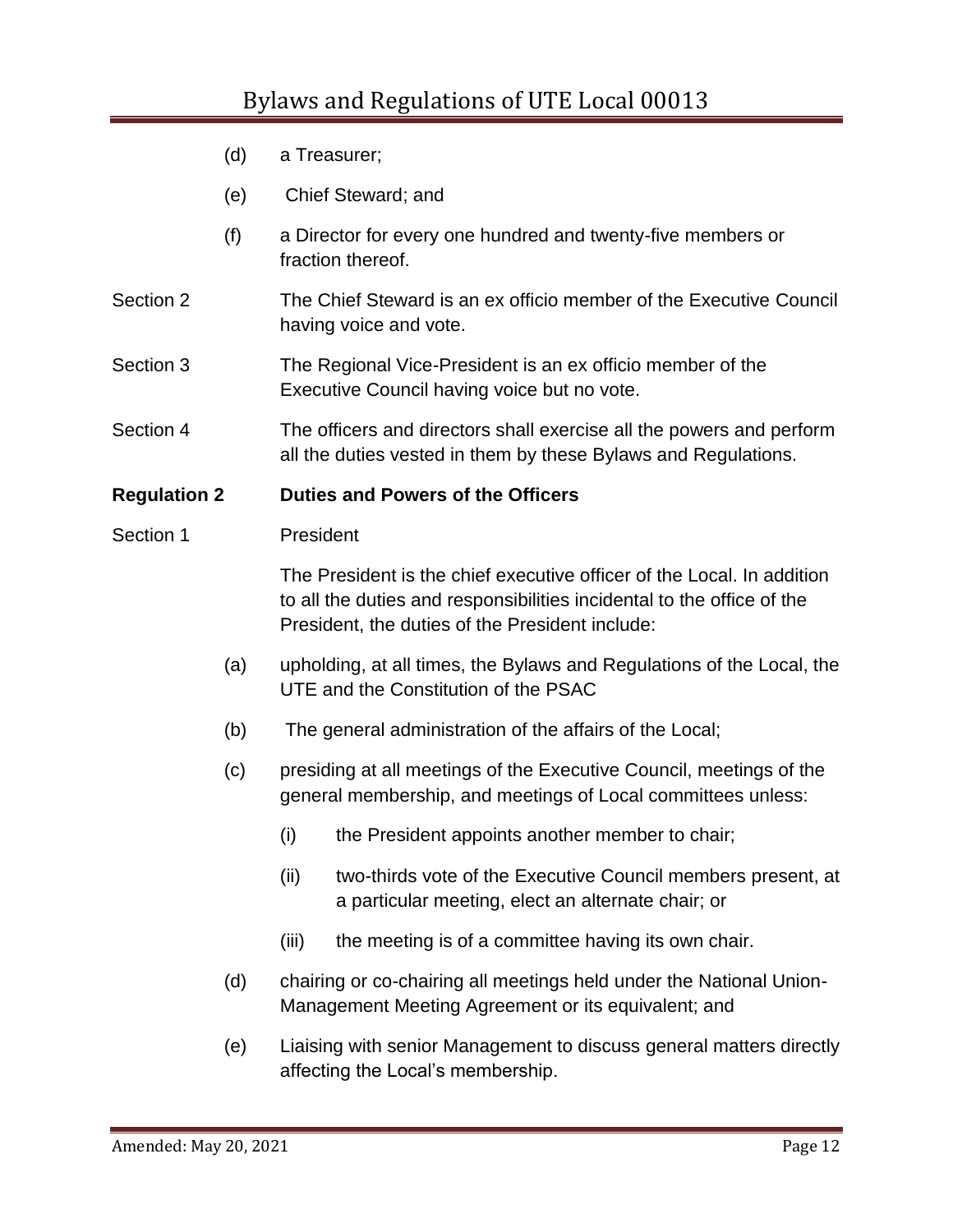| Section 2 |     | <b>Vice-President</b>                                                                                                                                                                                                                                                         |
|-----------|-----|-------------------------------------------------------------------------------------------------------------------------------------------------------------------------------------------------------------------------------------------------------------------------------|
|           |     | The Vice-President is the senior executive officer of the Local. In<br>addition to the duties incidental to the office of Vice-President, the<br>duties of the vice-president include:                                                                                        |
|           | (a) | presiding at all meetings of the Local on matters directly affecting<br>the membership at their branch office;                                                                                                                                                                |
|           | (b) | liaising with Management to discuss matters directly affecting the<br>membership at their branch office; and                                                                                                                                                                  |
|           | (c) | such other duties as may be assigned by the President.                                                                                                                                                                                                                        |
|           |     | In the absence of the President, the Vice President shall exercise<br>the duties of the President. In the absence of the President and the<br>Vice-President, a designated executive member shall be chosen by<br>the current executive council to succeed to the Presidency. |
| Section 3 |     | <b>Local Secretary</b>                                                                                                                                                                                                                                                        |
|           |     | The Secretary is the Local's chief administrative officer. In addition<br>to all duties and responsibilities incidental to the office of Secretary,<br>the duties of the Secretary include;                                                                                   |
|           | (a) | custody and control of the official records of the Local                                                                                                                                                                                                                      |
|           | (b) | keeping minutes of all meetings of the Executive Council and<br>meetings of the general membership;                                                                                                                                                                           |
|           | (c) | managing the administration of the Local; and                                                                                                                                                                                                                                 |
|           | (d) | such other duties as may be assigned by the President.                                                                                                                                                                                                                        |
|           |     |                                                                                                                                                                                                                                                                               |
| Section 4 |     | <b>Treasurer</b>                                                                                                                                                                                                                                                              |
|           |     | The Treasurer is the chief financial officer of the Local. In addition<br>to all the duties and responsibilities incidental to the office of<br>Treasurer, the duties of Treasurer include:                                                                                   |
|           |     |                                                                                                                                                                                                                                                                               |

(a) Keeping and maintaining the financial accounts of the Local;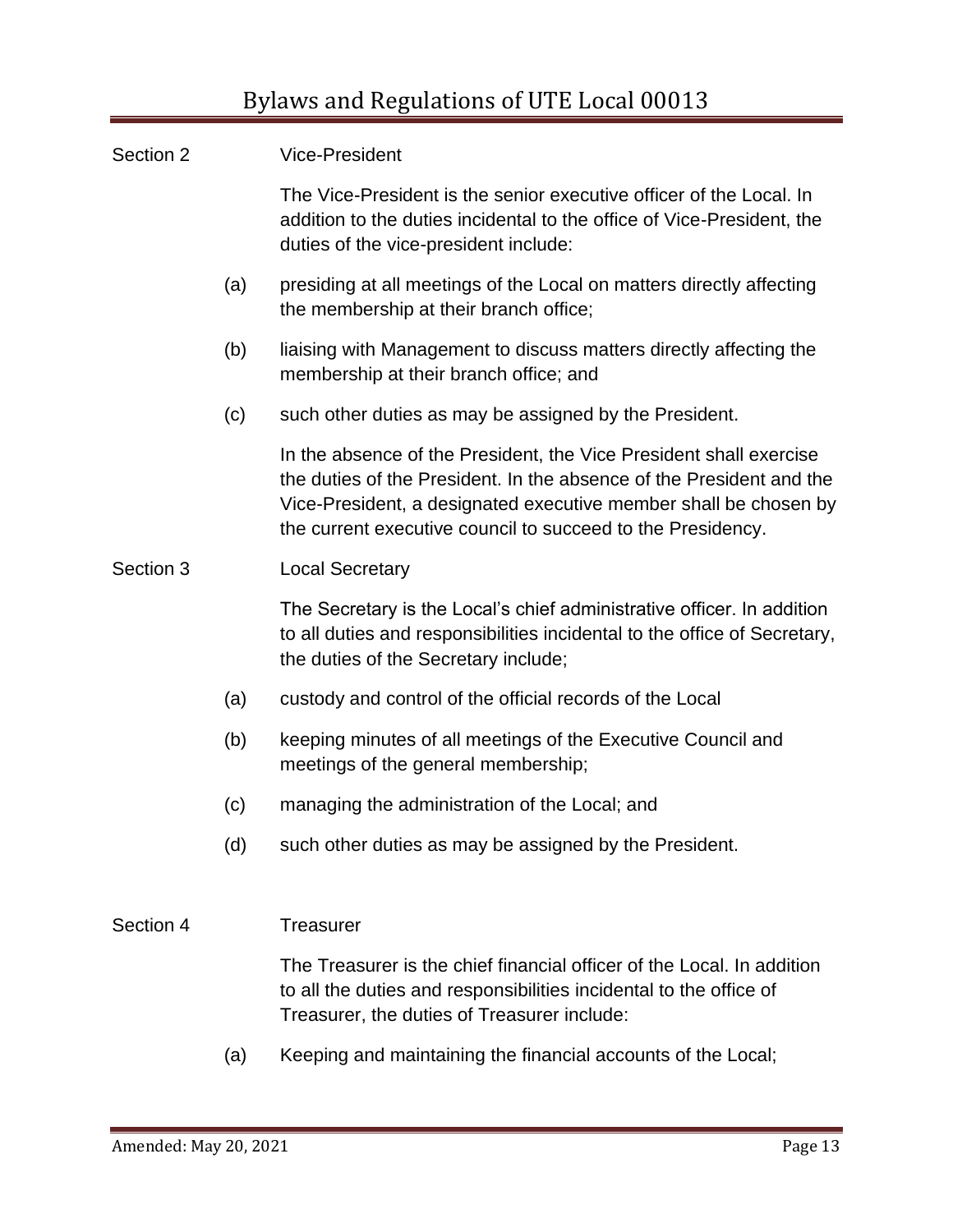- (b) receiving and depositing all moneys of the Local with a regulated financial institution to the credit of the Local;
- (c) paying all proper accounts owing by the Local;
- (d) recommending to the Executive Council and implementing necessary fiscal rules to properly manage the financial affairs of the Local; and
- (e) reporting the financial condition of the Local to
	- (i) The Executive Council at every fiscal quarter at its regular monthly meeting and;
	- (ii) The Annual General Meeting, including an audited Balance Sheet and Statement of Revenue and Expenditure.

## Section 5 Chief Steward

The Chief Steward is the chief officer of the Local responsible for the fair representation of members in conflict with the Employer. In addition to all the duties and responsibilities incidental to the office of Chief Steward, the duties of Chief Steward include:

- (a) establishing and administering qualified stewards on all matters related to representation of members in conflict with the Employer;
- (b) approving all grievances or other formal complaints where UTE is to be the representative;
- (c) representing members in conflict with the Employer to senior Management; and
- (d) to perform all other duties, which the Executive Council deems appropriate.

## **Regulation 3 Stewards**

Section 1 The Executive Council may select from the general membership such qualified members in good standing and by resolution, appoint them to serve as stewards and assign such specific duties and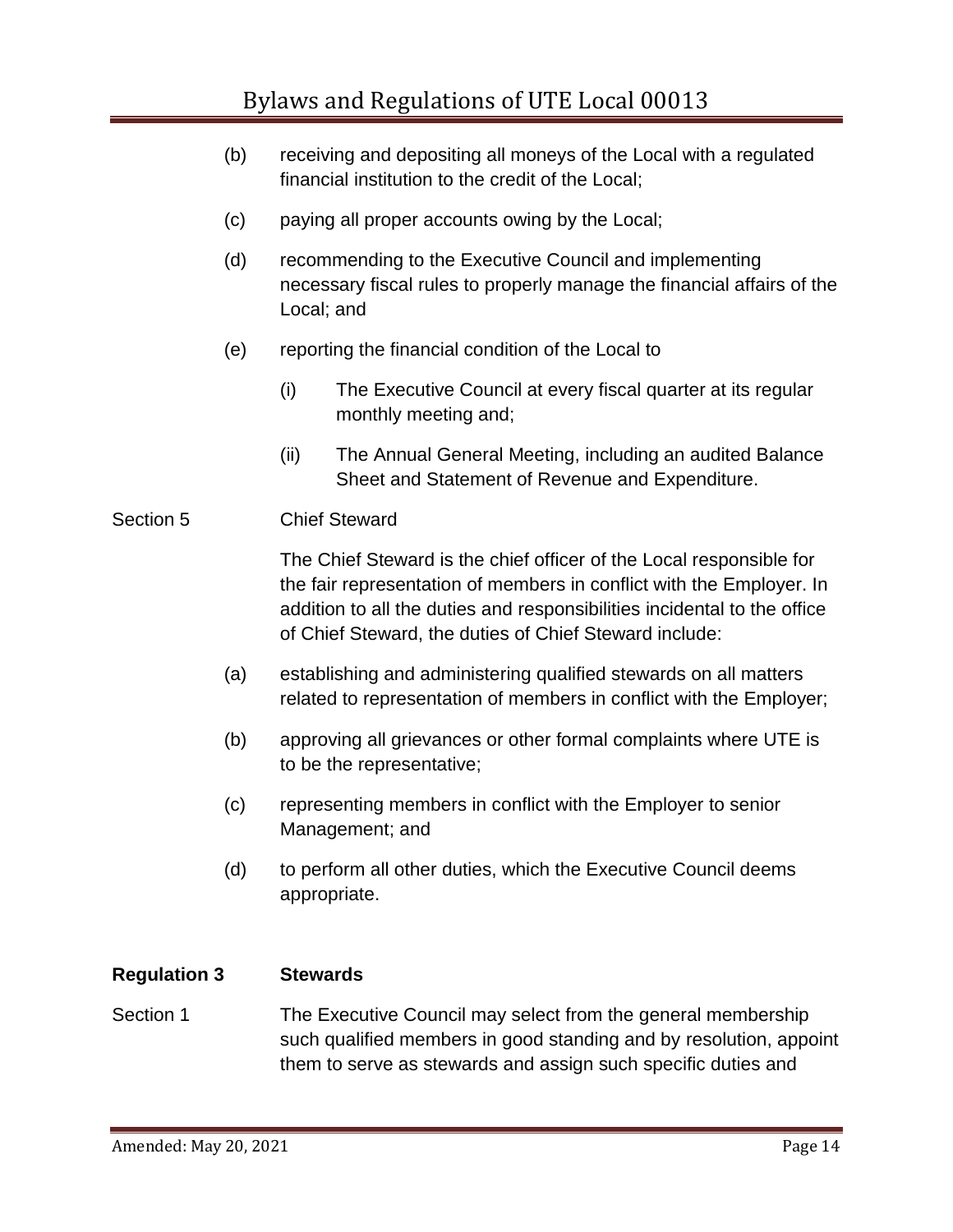responsibilities as necessary to advance the objectives of the Local.

- Section 2 Stewards shall, as directed by the Chief Steward, advise and assist members in those matters relating to complaints, grievances, and appeals.
- Section 3 A Steward who in the opinion of the Chief Steward, has failed to carry out the duties of their office as directed, or has acted in a manner detrimental to the Local may be subject to a disciplinary review hearing. If, at that hearing held by the Executive Council as which the Steward has the right to represent themselves or to be represented, it is found that the Steward has failed to carry out their duties as directed, they shall be subject to discipline, which may include removal or suspension from office. If a Steward is removed or suspended from office, they shall have the right to appeal to the general membership at the next Annual Meeting or Special Meeting of the general membership called for that purpose.

## **Regulation 4 Financial and Business Control**

- Section 1 The books and records of the Local shall, at all material times, be kept in the possession of the President or designate.
- Section 2 Signing Officers

The signing officers of the Local shall be any of two of the President, the Vice-President, the Treasurer, and may include such person as may be expressly designated by the Executive Council.

- Section 3 The signing officers of the Local shall be any of two of the President, the Vice-President, the Treasurer, and may include such person as may be expressly designated by the Executive Council.
- Section 4 The Treasurer and the signing officers may be bonded, in such amounts as designated by the Executive Council and at their discretion.

# Section 5 Local Property

Any property not registered in the name of the Local, shall be held in Trust by a Board of three Trustees appointed by the Executive Council from its members.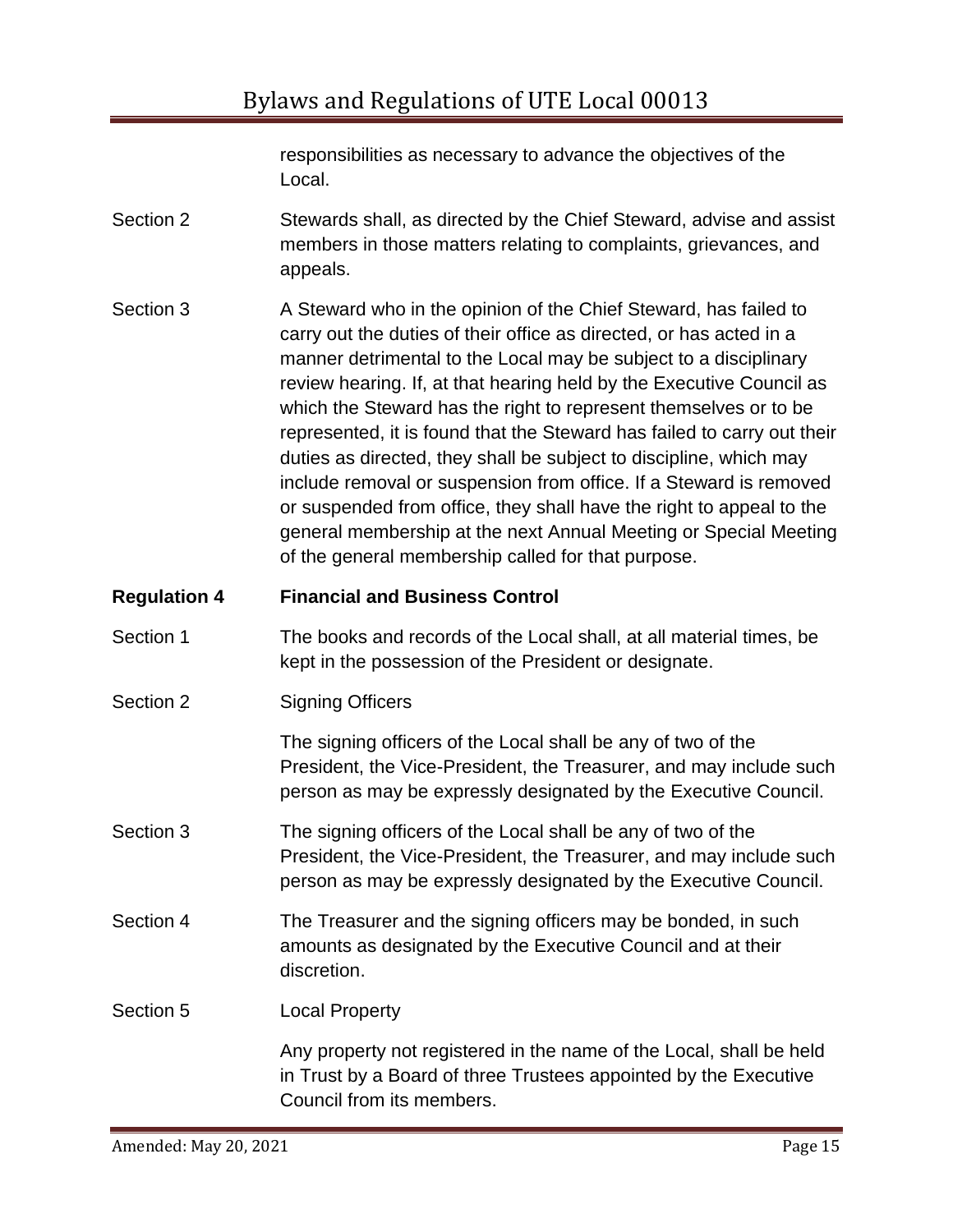| Section 6           | The Executive Council may invest any funds of the Local, not<br>required for current expenses, in the custody of a regulated<br>financial institute that is a Chartered Bank, Trust Company or Credit<br>Union.                                                                                                                                                           |
|---------------------|---------------------------------------------------------------------------------------------------------------------------------------------------------------------------------------------------------------------------------------------------------------------------------------------------------------------------------------------------------------------------|
| Section 7           | <b>Expenses and Expenditure Accountability</b>                                                                                                                                                                                                                                                                                                                            |
|                     | The Executive Council may authorize payment of expenses<br>claimed by an office, a director, a steward, or a member on Local<br>business provided such expenses are authorized, reasonable,<br>reflecting actual out-of-pocket costs and where possible, supported<br>by receipts.                                                                                        |
|                     | Notwithstanding these provisions, the Executive Council may<br>establish a scheme of allowances in lieu of receipted claims where<br>such allowances reflect actual out-of-pocket costs customarily<br>incurred for routine expenses such as, but not limited to, per diem,<br>food allowances, loss of pay, and local transit costs.                                     |
|                     | Such schemes of allowances must be consistent with UTE National<br>policies and are to be published locally under the authority of the<br>Treasurer.                                                                                                                                                                                                                      |
| Section 8           | Officers, directors, stewards, or other members on Local business<br>shall not claim expenses against the Local that have otherwise<br>already been reimbursed or may be claimable elsewhere.                                                                                                                                                                             |
| Section 9           | Any group receiving funds for a special event as a result of an<br>adopted motion of the Executive Council or an adopted motion at<br>the Annual General Meeting must provide an accounting of revenue<br>and expenses to the Treasurer within 3 months from the date of the<br>event for which the funds have been advanced unless that amount<br>has been fully repaid. |
| <b>Regulation 5</b> | <b>Vacancies</b>                                                                                                                                                                                                                                                                                                                                                          |
| Section 1           | Vacancy on Executive Council                                                                                                                                                                                                                                                                                                                                              |
|                     | Between elections, an office within the Executive Council will<br>become vacant if the incumbent dies, resigns, or is otherwise<br>removed from office.                                                                                                                                                                                                                   |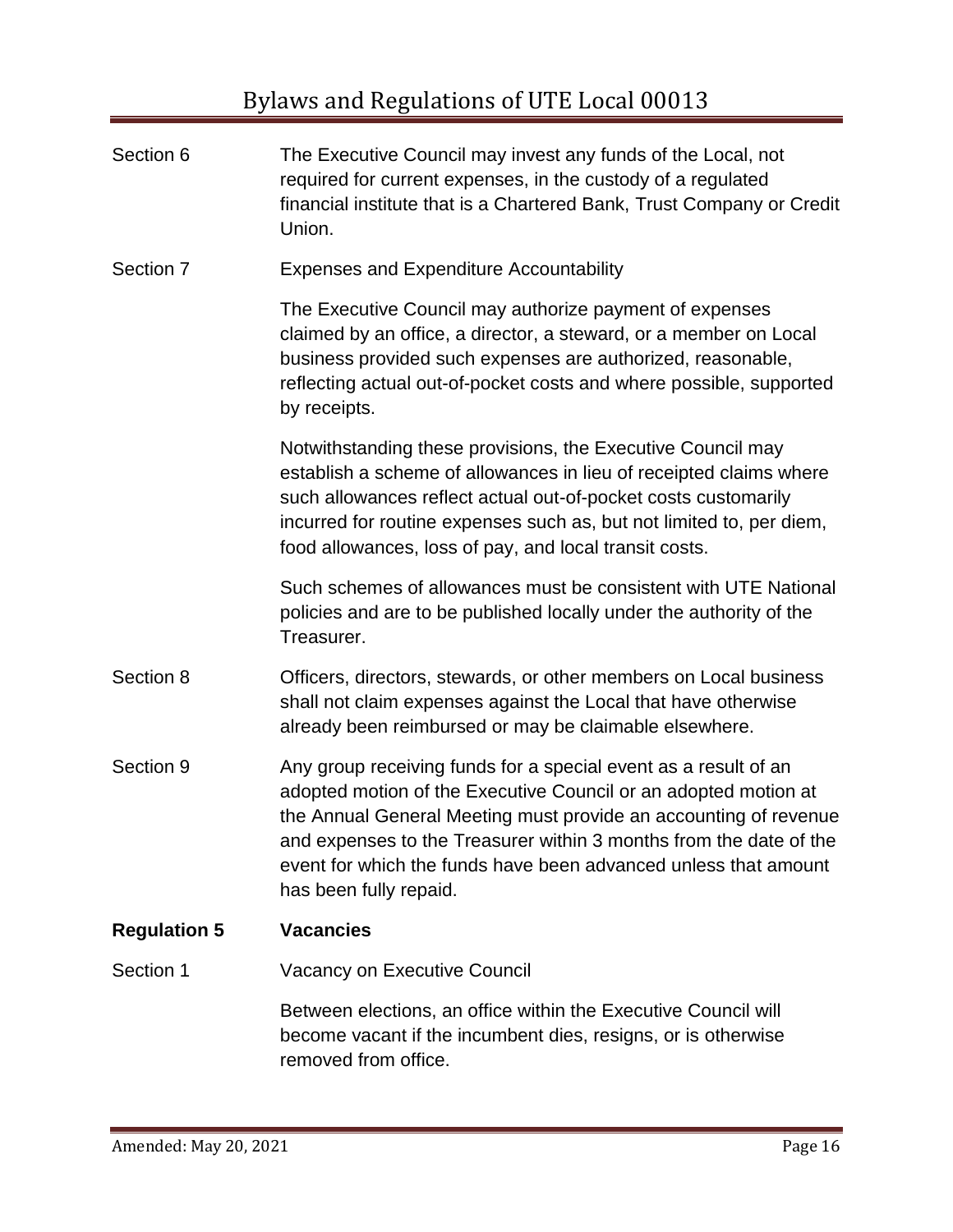In the case of Vice-President or director, the office will become vacant where the incumbent is absent from employment at that branch for a period longer than 90 days.

Section 2 If a vacancy, other than President is determined pursuant to Section 1 or 2 above, notice of the vacancy will be posted among the membership at least 10 working days before the election calling for nominations. The notice will specify that date of the next regularly scheduled monthly meeting of the Executive Council by which meeting; any nominations must reach the Executive Council. At that meeting, the Executive Council will vote to fill the vacancy from among those nominated in due form.

Section 3 Vacancy in Office of President

Notwithstanding Section 3, should there be a vacancy in the office of President; the Vice-President shall succeed to the Presidency. Where the Vice-President is unable or unwilling to succeed to the Presidency, a member of the executive council shall be chosen by the current executive council to succeed to the Presidency.

Notice of the succession and the resulting vacancy in the Office of Vice-President will be posted among the membership at least 10 working days before the election calling for nominations. The notice will specify the date of the next regularly scheduled monthly meeting of the Executive Council by which meeting; any nominations must reach the Executive Council.

At that meeting, the Executive Council will vote to fill the vacancy from among those nominated in due course.

Section 4 Notwithstanding the above sections, should there be a major reorganization of the Local, which reduces the total membership by at least 10%, and which also results in any vacancies of the positions of President, Vice-President, Secretary, or Treasurer, these vacancies shall be filled by a Special Election of the general membership, conducted in the style of the General Election, as outline in Regulation.

#### **Regulation 6 Committees**

Section 1 Standing Committees of the Local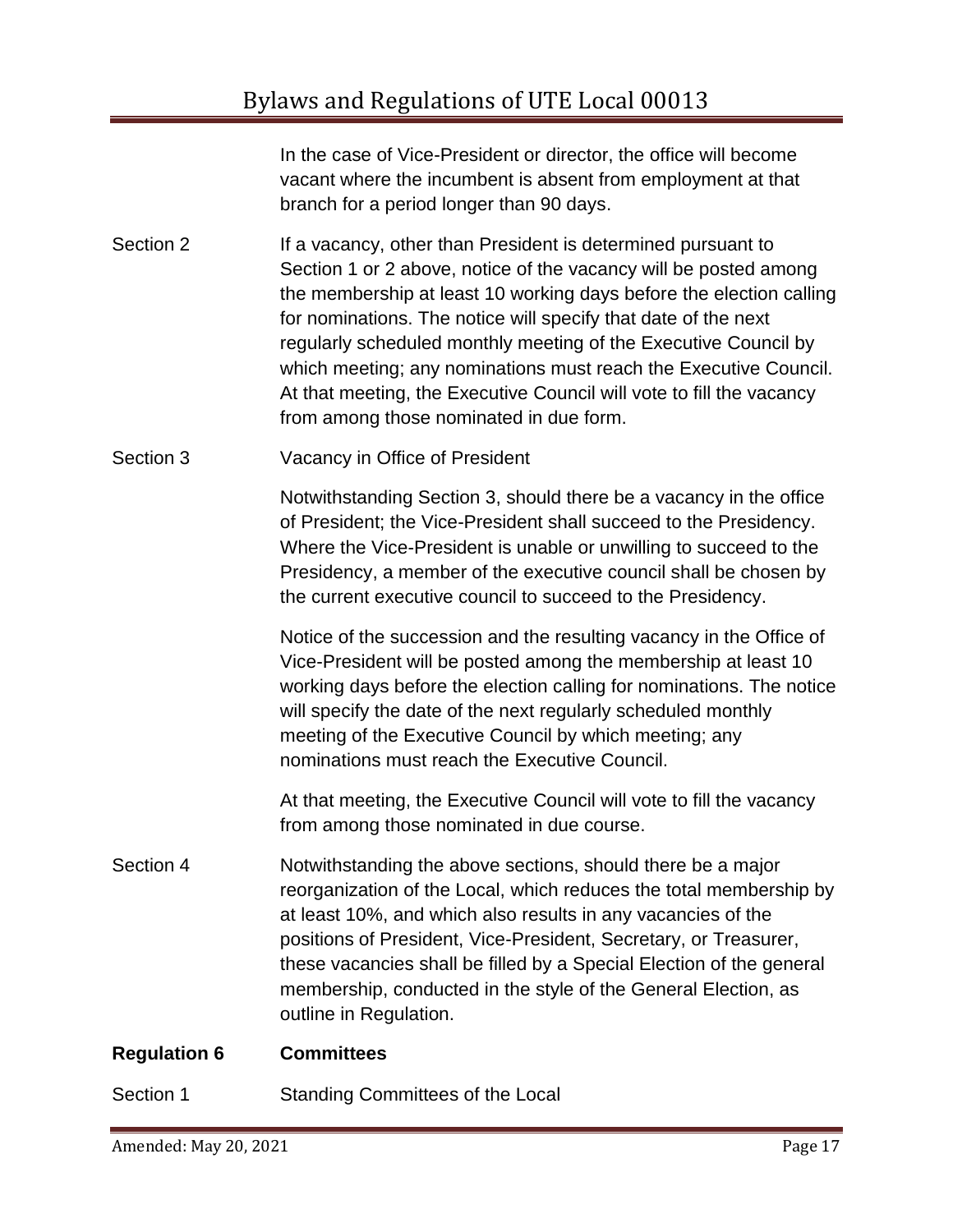The Executive Council shall, at its inaugural meeting following a general election, appoint a chair and members for each standing committee of the Local.

The following shall sit as standing committees of the Local:

- (a) Finance Committee
- (b) Nominations and Elections Committee
- (c) Bylaws and Regulations Committee
- (d) Grievances, Complaints, and Conflicts Committee

Section 3 Finance and Audit Committee

The Executive Council shall appoint a committee of at least three and not more than five members in good standing of the Local to serve on an oversight committee of the Local to:

- (a) periodically review the financial affairs of the Local and report its findings to the Executive Council and, if appropriate, the Local;
- (b) advise the Executive Council on financial matters; and
- (c) advise and assist the Treasurer on budgetary and financial matters.

The Treasurer shall be an ex officio member of the Committee with voice and vote.

#### **Section 4 Nominations and Elections Committee**

The Executive Council shall appoint a committee of at least three and not more than five members in good standing of the Local who are not members of the Executive Council and who shall forfeit the right to be candidates for election to the Executive Council.

The President shall nominate one of the members of the Committee to serve as chair and Chief Electoral Officer. Other committee members shall serve as Deputy Electoral Officers.

The duties and responsibilities of the Committee shall be outlined in Section 2 of Regulation 9.

Section 5 Bylaws and Regulation Committee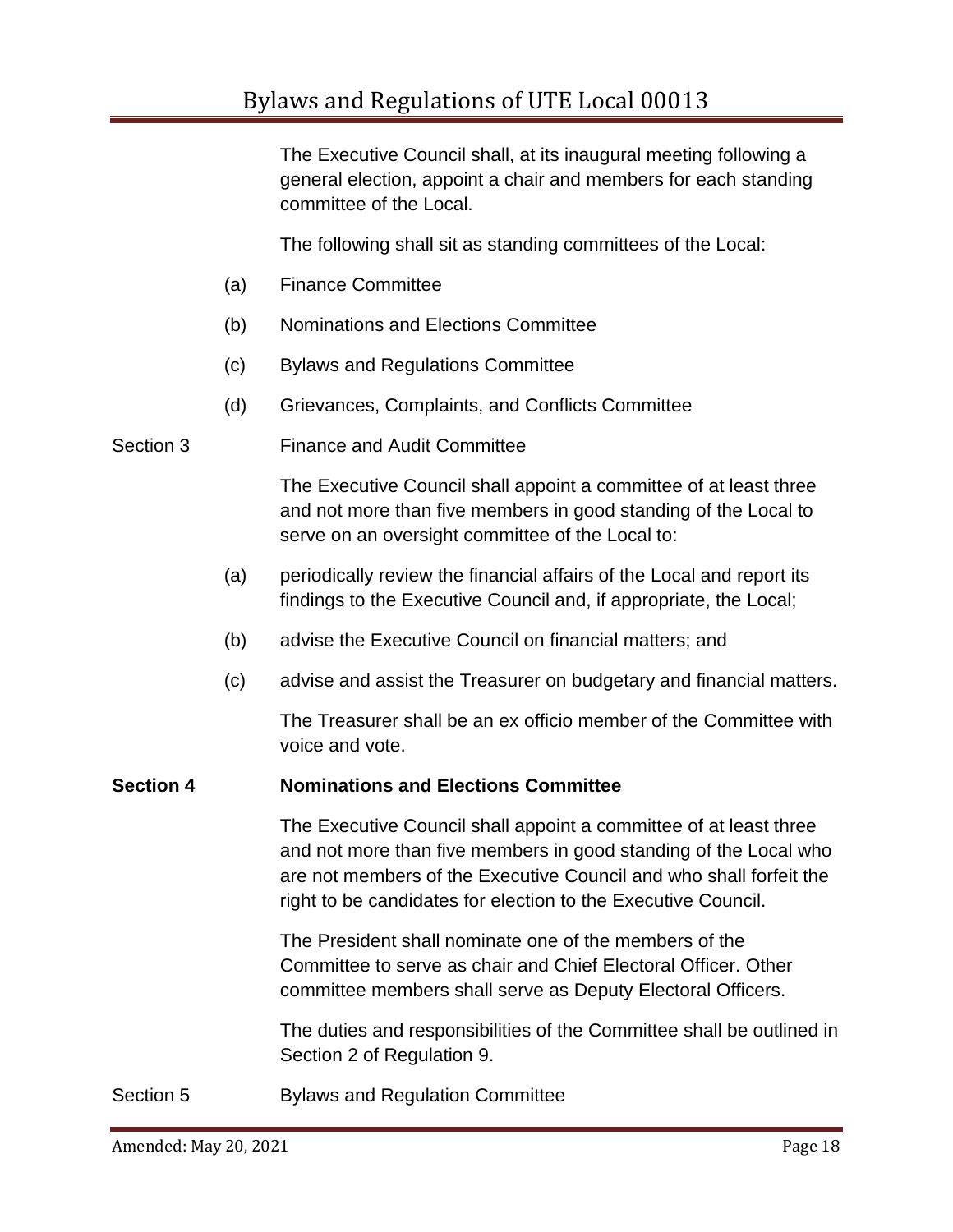The Executive Council shall appoint a committee of at least three and not more than five members of the Executive Council.

The duties and responsibilities of the Committee is to:

- (a) advise the Executive Council on matters affecting Local Bylaws and Regulations;
- (b) recommend amendments to Local Bylaws and Regulations;
- (c) administer the provisions of Bylaw respecting amendments to the Bylaws.

Section 6 **Grievances, Complaints, and Conflicts Committee** 

The committee shall comprise all representative stewards, the President ex officio, the Vice-Presidents ex officio and shall be chaired by the Chief Steward.

The duties and responsibilities of the Committee include:

- (a) evaluation of all complaints against the Employer made by members of the Locals and recommending such corrective action as it may deem appropriate; and
- (b) advising the Executive Council on matters affecting formal and informal complaint resolution procedures within the jurisdiction of the Employers' offices where the Local membership works.

#### Section 7 **Powers of Standing Committees**

Standing committees of the Local shall:

- (a) meet at the call of their chair and keep their own minutes;
- (b) operate in accordance with their own mandates;
- (c) make written reports of all their activities as requested by Executive Council; and

Members at large appointed on standing committees shall be deemed to be resource stewards.

#### **Regulation 7 Audit**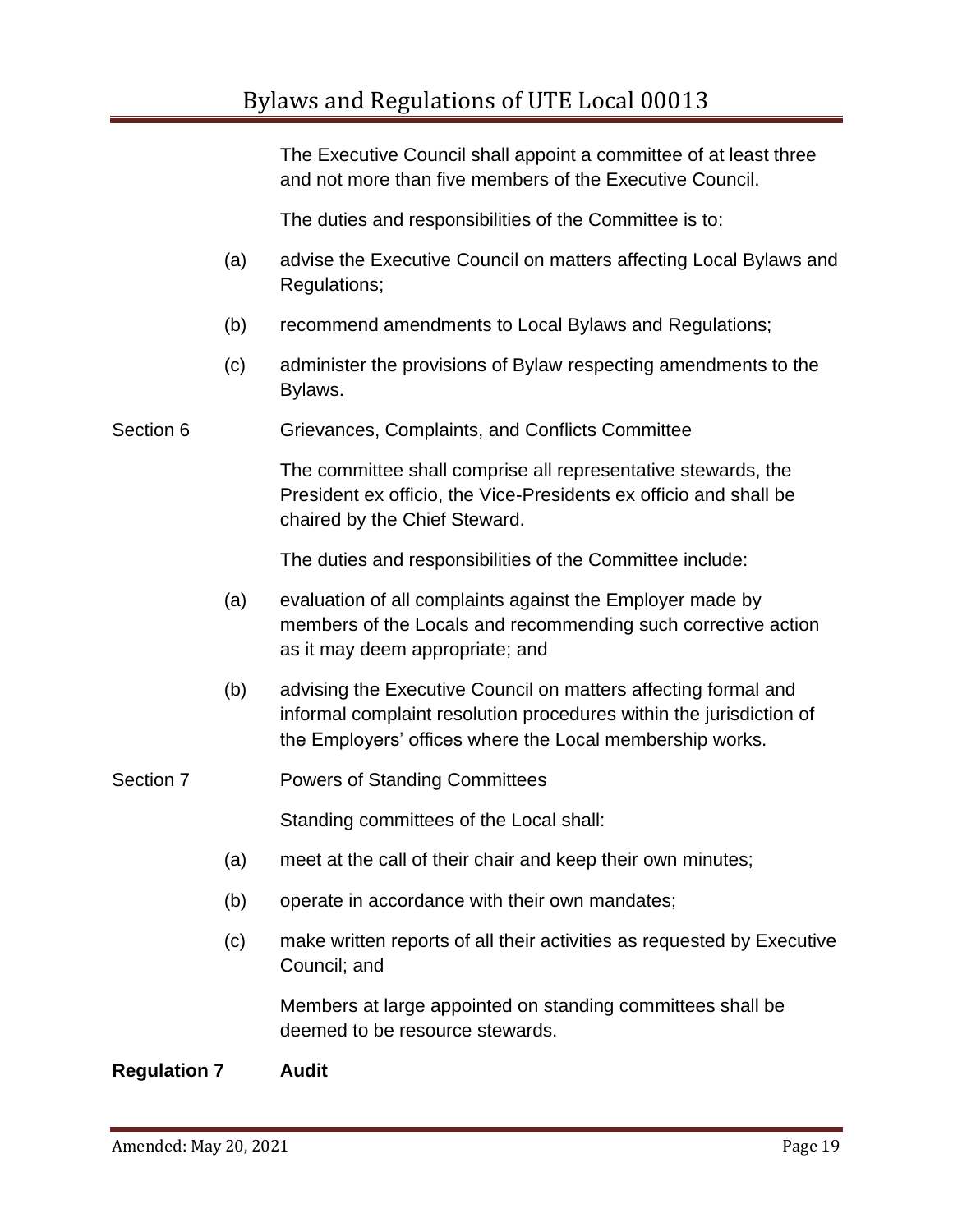An auditor shall be appointed by the Treasurer, in Council, at least one month before the Annual General meeting to audit the Local's accounts and report therein to the members at the Annual General Meeting. They shall certify the Annual Financial Statements issued by the Treasurer in accordance with Bylaw 5, Section 4.

## **Regulation 8 Voting**

- Section 1 **At any Executive Council meeting, any Steward Council meeting, or** any committee meeting each member shall have one vote only. Business may be transacted in person, by telephone, or by email provided that each member can be readily identified by the other members.
- Section 2 **At any Annual General meeting, Regular General meeting or** Special General meeting, each member in good standing who is present shall have one vote only.

#### **Regulation 9 Elections and Nominations**

- Section 1 Length of term
	- (a) The officers of the Local as constituted by Regulation 1 of these regulations shall be elected for a period of three (3) years by secret ballot prior to the Annual General Meeting.
	- (b) The Local Executive Council can postpone elections for up to one (1) calendar year with a two-third (2/3) majority vote of those present at any scheduled executive council meeting.
- Section 2 The duties of the Nominations and Elections Committee shall be:
	- (a) to post notice of the Executive Council offices to be filled;
	- (b) to receive nominations for all offices from members entitled to vote;
	- (c) to determine the eligibility of such nominees;
	- (d) to request from the nominee a brief history or presentation;
	- (e) to publish a list of nominees or positions for which acclamation was received for each office, including a brief history or presentation of each nominee (where submitted) and to place such lists on UTE Bulletin Boards in the office;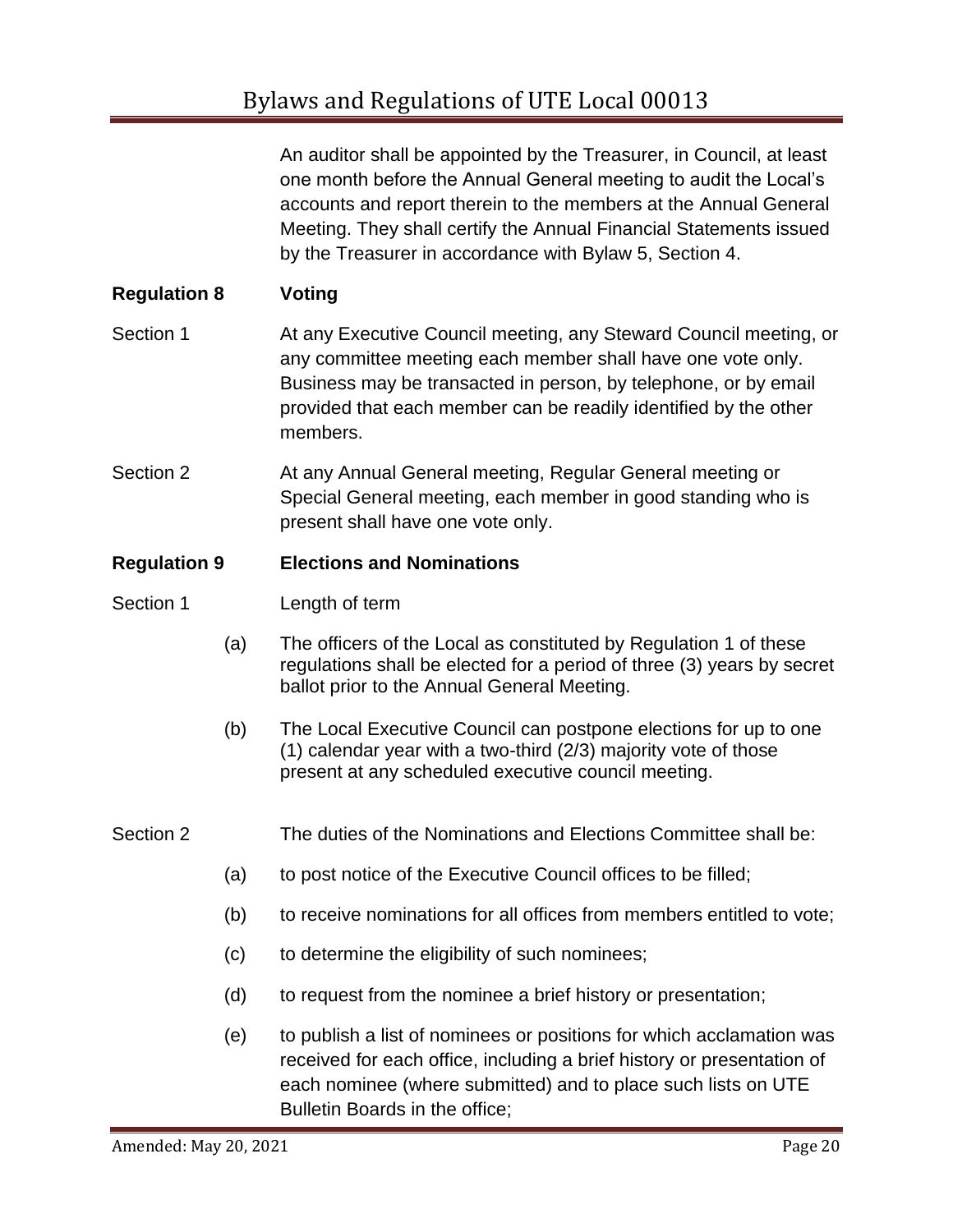- (f) to prepare ballots listing the Executive Offices to be filled;
- (g) to tabulate and summarize the ballots after the closing date for balloting and submit the summary, tabulation sheets, and ballots to the Chair of the committee;
- (h) to determine from the summaries, the successful candidates, which shall be based upon the greatest number of votes cast for each candidate.
- (i) to announce the results of the election to the membership within one week of the tabulation including the number of votes cast for each candidate for president and treasurer per branch and the number of votes cast for each candidate for vice-president and director for each branch.
- Section 3 All nominations submitted to the committee shall be in writing, signed by the nominator, and signed by the nominee signifying that the nominee will accept the office and related duties if elected.
- Section 4 Nominations shall take place for thirty (30) days only within the months of October, November, December, January or February, set out by the Nominations and Elections Committee.
- Section 5 The campaign period shall be a minimum of seven (7) days and a maximum of twenty-one (21) days following the nomination period. Balloting shall take place within a fourteen (14) day period, following the campaign period.
- Section 6 Each member is entitled to vote for the office of President, Treasurer, Vice-President, Chief Steward and Director as nominated as set out in Regulation 1. Members shall vote on the election dates.
- Section 7 Ballots, tabulation sheets and summaries shall be retained until a formal motion for destruction is approved at the Annual General Meeting.
- Section 8 No member may run for more than one elected position in the Local.
- Section 9 No person running for Executive Office shall hand out, collect, deliver or count any ballots.